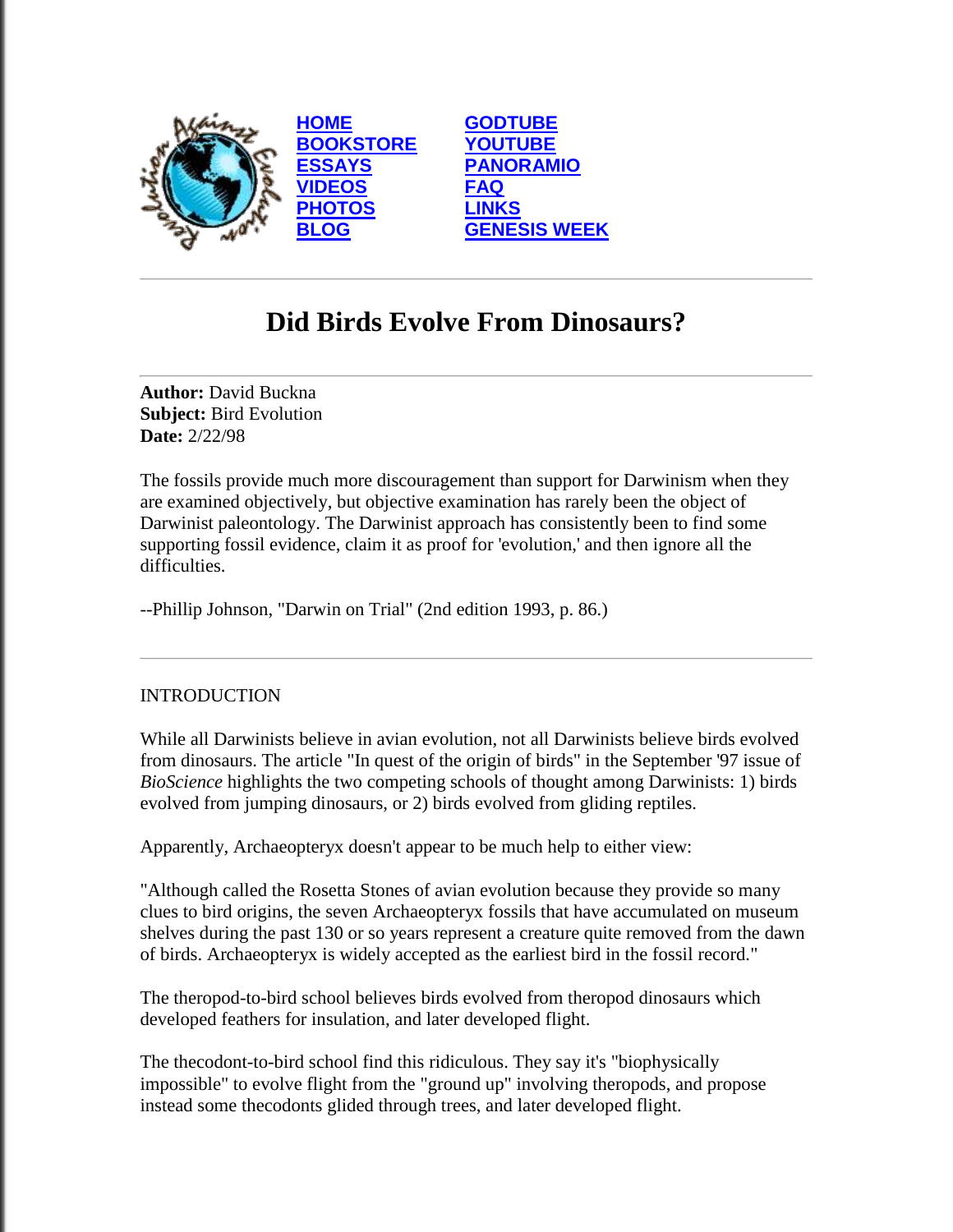However, if one were to look at the empirical evidence alone (eg. The fossil record) there doesn't seem to be good reason to accept *either* Darwinist explanation....

\*

One of the hottest debates in paleontology is whether birds evolved from dinosaurs.

The recent article "The Origin of Birds and Their Flight" by Kevin Padian and Luis M. Chiappe (Scientific American, February 1998, pp. 38-47) features an illustration of the fossil bird Confuciusornis; the caption above the illustration declares as fact:"Both a bird and a dinosaur" < [http://www.sciam.com/1998/0298issue/0298currentissue.html>](http://www.sciam.com/1998/0298issue/0298currentissue.html) On page 5 of the same issue, under the heading, "About the Cover", Confuciusornis is described as "a primitive bird".

Padian and Chiappe conclude: "In fact, living birds are nothing less than small, feathered, short-tailed theropod dinosaurs." (p. 47)

Really?

Padian and Chiappe base their claim for the dinosaurian origins of birds on 1) so-called fossil transitions and 2) cladistics. However, the entire basis for cladism is evolutionary assumption.

The following quotes are taken from "Vertebrate Life" (Third Edition) by F.H. Pough, J.B. Heiser, and W.N. MacFarland (1989) Macmillan, New York:

"The reason for the change [from traditional to cladistic classification] is an increased emphasis on the proposition that groups of animals can be identified only if they share a common evolutionary lineage." (p. 4)

"Acceptance of the fact of evolution in the nineteenth century made a classification system that provided an individual pigeonhole for each species inadequate -- now it was necessary to express evolutionary relationships among species by incorporating phylogenetic information in the system of classification." (p. 38)

"A cladistic classification to represent the phylogeny of vertebrates, therefore, arranges animals on the basis of their historical divergences from a common ancestral species. Because the transitional fossils that would normally identify a common ancestral species are usually missing, cladistic classification is based on comparisons of character states of the animals that are available for study." (p. 49)

"Phylogenetic systematics, usually called cladistics, classifies animals on the basis of shared derived character states." (p. 52)

"Each phylogenetic lineage is called a clade." (p. 243)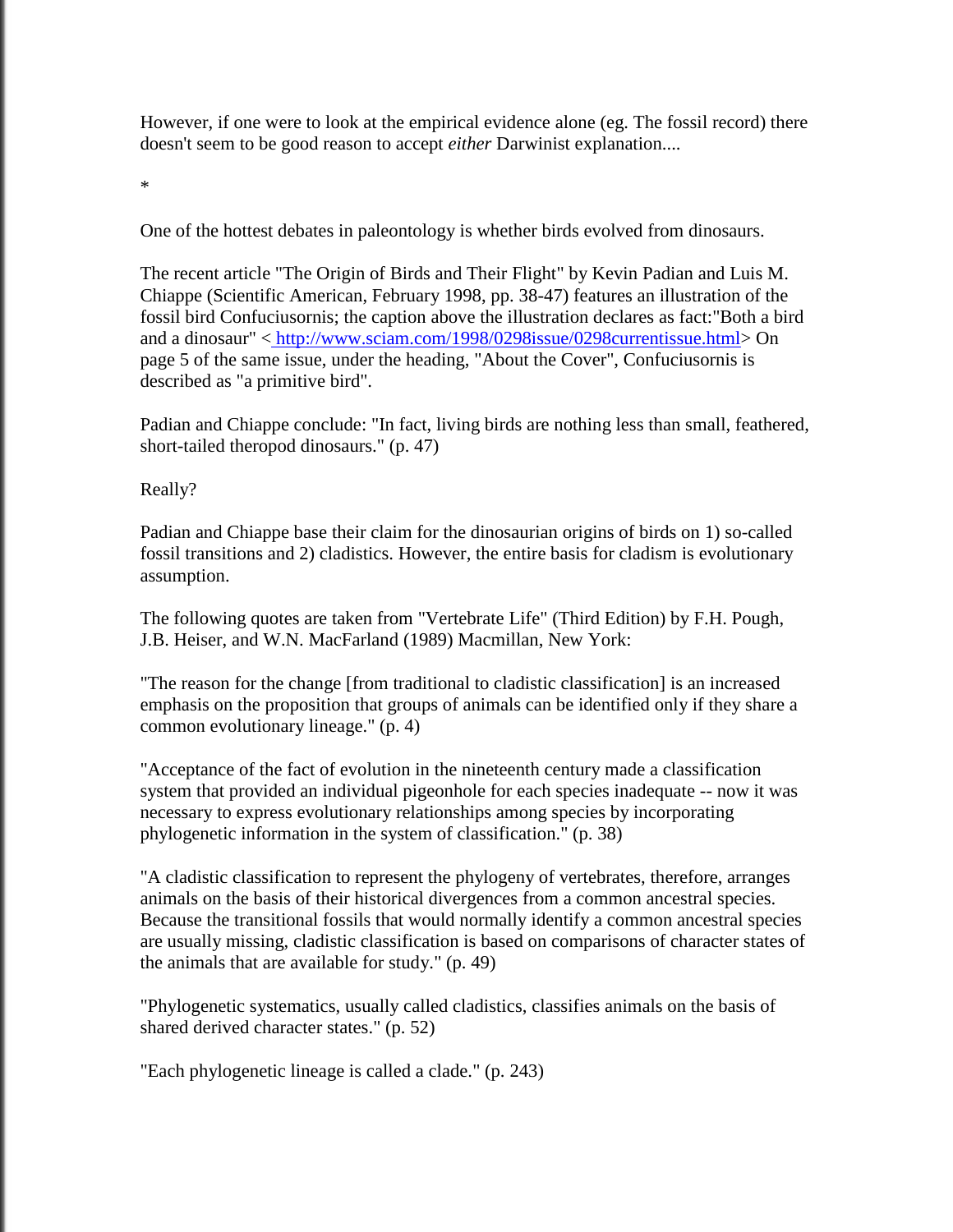"One of the strengths of the cladistic approach to classification is the emphasis it places on shared derived characteristics of related organisms. Usually, these are morphological characters, and they are employed to draw inferences about phylogenetic relationships, but the process can be used in other ways. For example, if a phylogeny can be established by using morphological charcters, other characteristics -- ecology, behavior, or physiology -- can be superimposed on the phylogeny and their evolution can be interpreted in a phylogenetic context." (p. 482)

## FROM THEROPOD LUNGS TO BIRD LUNGS?

In response to the criticism of their theropod-to-bird theory that "The complex lungs of birds could not have evolved from theropod lungs," Padian and Chiappe write:

"This assertion cannot be supported or falsified at the moment, because no fossil lungs are preserved in the paleontological record. Also, the proponents of this argument offer no animal whose lungs could have given rise to those in birds, which are extremely complex and are unlike the lungs of any living animal." (p. 43)

In his book "Evolution: A Theory in Crisis" (1986) molecular biologist Michael Denton describes how in all vertebrates except birds, air is drawn inward through various tubes to air sacs (alveoli) in the lungs, and the "bad air" is expelled through the same tubes.

Birds, however, draw in the "good air" through parabronchi and force it through a complex tubular structure involving several portions of its anatomy. The air is expelled from the body through different tubes and orifices than those through which it entered. Denton reports this is true for all known birds, even those as diverse as hawks, ostriches, and hummingbirds.

#### FROM SCALES TO FEATHERS?

Well-known creationist Duane Gish, who spent 18 years in biochemical research (Cornell University Medical College; Virus Laboratory at the University of California, Berkeley; The Upjohn Company, Kalamazoo, Michigan) says no evolutionist can come even close to providing an evolutionary explanation of how feathers could have evolved from scales:

"Scales are flat horny plates; feathers are very complex in structure, consisting of a central shaft from which radiate barbs and barbules. Barbules are equipped with tiny hooks which lock onto the barbs and bind the feather surface into a flat, strong, flexible vane. Feathers and scales arise from different layers of the skin. Futhermore, the development of the feather is extremely complex, and fundamentally different from that of a scale. Feathers, as do hairs but unlike scales, develop from follicles. A hair, however, is a much simpler structure than a feather. The developing feather is protected by a horny sheath and forms around a bloody, conical, inductive dermal core. Not only is the developing feather sandwiched between the sheath and dermal core, it is complex in structure. Development of the cells that will become the mature feather involves complex processes. Cells migrate and split apart in highly specific patterns to form the complex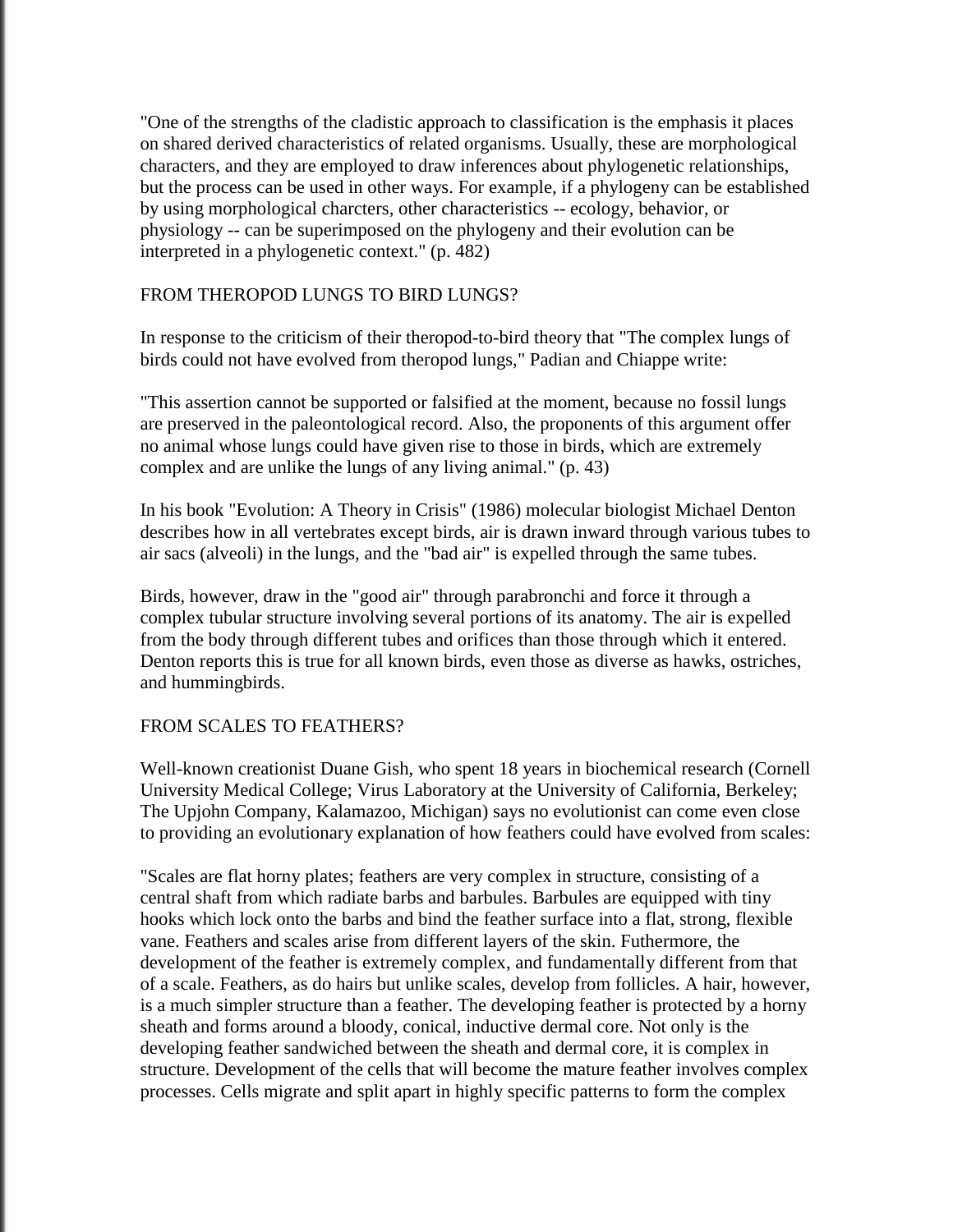arrangement of barbs and barbules." ("Evolution: The Fossils Still Say No!", pp. 135- 136)

Thus it seems timely to give students discussing the question, "Did birds evolve from dinosaurs?" an assignment to develop their critical thinking skills:

-------------------------------------------------------------- --------------

## STUDENT RESEARCH ASSIGNMENT:

Did birds evolve from dinosaurs?

"When you look back on the 20th century in terms of major discoveries of fossils...these are going to be it." ("Fossils bolster notion birds came from dinosaurs", Calgary Herald, January 24, 1998, B6)

--Philip Currie,Tyrell Museum, Drumheller, Alberta

"The theropod origin of birds, in my opinion, will be the greatest embarrassment of paleontology of the 20th century." ("Birds do it...did dinosaurs?", New Scientist 153 (2067): 27-31 --Alan Feduccia, University of North Carolina at Chapel Hill

Read the article "The Origin of Birds and Their Flight" by Kevin Padian and Luis M. Chiappe (Scientific American, February 1998, pp. 38-47) [<](http://www.sciam.com/1998/0298issue/0298quicksummary.html) [http://www.sciam.com/1998/0298issue/0298quicksummary.html>](http://www.sciam.com/1998/0298issue/0298quicksummary.html)

In the the article, Archaeopteryx is identified as "the oldest known bird" (p. 41). Paleontologist Larry Martin of the University of Kansas, Lawrence, states: "Archaeopteryx is not ancestral to any group of modern birds.It has specializations in its tarsometatarsus and skull which show conclusively that it is on a side branch of avian evolution." (1985, p.182)

1. If Martin is correct, then where are the alleged intermediates lying on the main branch?

2. \* Archaeopteryx had claws on its wings. Name three modern birds that have claws on their wings (either in the juvenile stage or as an adult).

3. Were the feathers of Archaeopteryx identical to modern flying birds?

4. \*\* Are there any undisputed true birds in the fossil record that had teeth?

A paper in Nature: 377:616-618 [October 19, 1995] reported on the discovery of Confuciusornis sanctus, a bird that is as "old" or "older" than Archaeopteryx, and yet is more modern in form. Though the stratigraphic sequence in the area is disputed, Confuciusornis is presumed to be Late Jurassic or Early Cretaceous. Confuciusornis is about half the size of the London specimen of Archaeopteryx, but does have several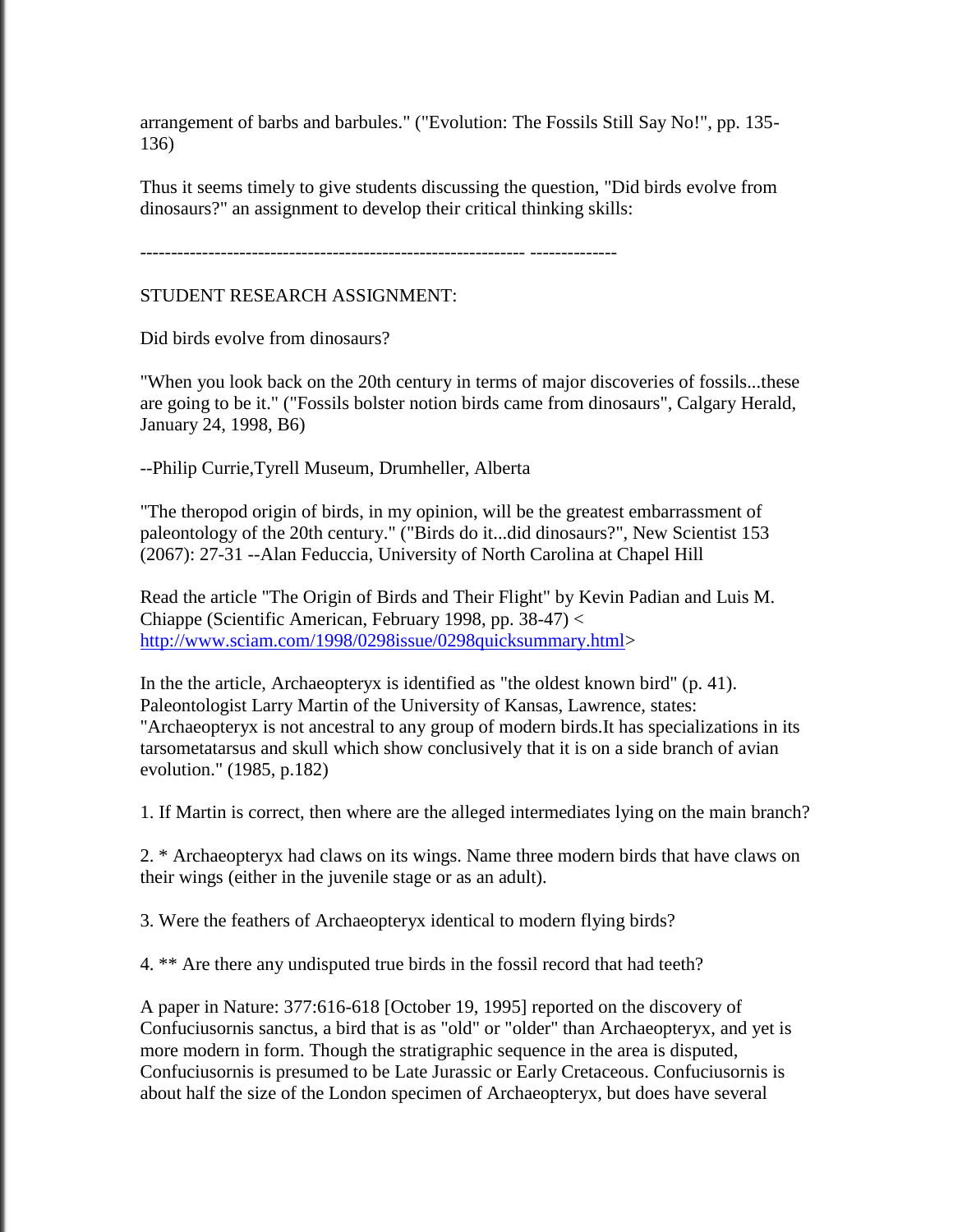features in common with this more famous fossil: both birds possess long claws on their wings, and the profile of both their skulls is roughly triangular. This is the first Jurassic bird to be discovered outside of Germany.

5. Are fossil experts in agreement as to whether or not Confuciusornis lies on a side branch or the main branch of avian evolution?

1. Why do you think Scientific American editors chose to put an illustration of Confuciusornis on the cover < in view of the fact that

i) no one disputes Confuciusornis had true feathers

ii) Confuciusornis isn't even mentioned in the article

7. Why do you think the illustration was captioned "Both a bird and a dinosaur"? Do all paleontologists describe Confuciusornis in this fashion?

Padian and Chiappe state in the Scientific American article that "a turkey-size dinosaur named Sinosauropteryx, has fringed, filamentous structures along its backbone and on its body surface. These structures of the skin, or integument, may have been precursors to feathers. But the animal is far from a bird. It has short arms and other skeletal properties indicating that it may be related to the theropod Compsognathus, which is not especially close to birds or other maniraptorans.

The second creature, Protarchaeopteryx, apparently has short, true feathers on its body and has longer feathers attached to its tail." (p. 45)

8. If the fossil evidence for protofeathers on Sinosauropteryx and true feathers on Protarchaeopteryx is now overwhelming, why do you think illustrations of Sinosauropteryx and Protarchaeopteryx weren't included in the article?

According to a report in New Scientist ["China unveils first bird's feathered cousin", April 19, 1997] the tail feathers of Protarchaeopteryx are not pointing in the right direction to have been attached in that position:

[<htt p://www.newscientist.com/ns/970419/archaeop\\_nf.html>](http://www.newscientist.com/ns/970419/archaeop_nf.html)

---

One important question surrounding the fossil is whether the tail feathers actually belong to Protarchaeopteryx. "They are in the right position, but not in the right direction to be attached to the tail," says [Peter] Wellnhofer [Bavarian State Museum for Palaeontology and Historical Geology in Munich].The tail feathers may have been displaced after death, but it is possible that they came from another animal.

---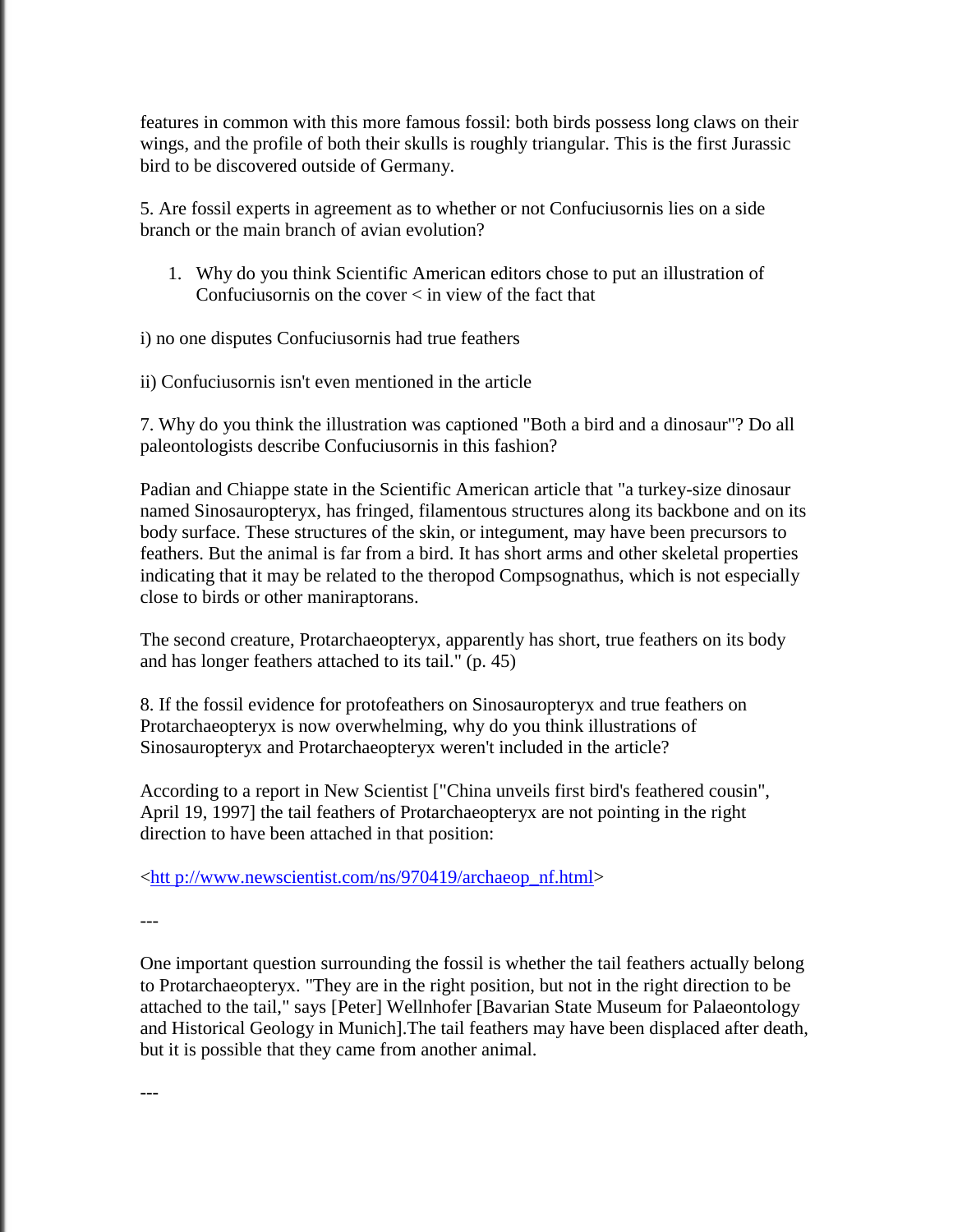9. Therefore, can Philip Currie (Tyrell Museum) who studied the specimen, prove that the feathers came from the same creature?

10. Re: the close-up of the feather imprint on the Protarchaeopteryx slab (Scientific American, February 1998, p. 45) Note how the imprint lies in the extreme corner of the slab. If Padian and Chiappe (and Currie) are convinced the imprint belongs to the animal, *how do they know* it belongs?

In the summer of '95 a fossil of of Struthiomimus, a "bird- like" dinosaur, was unearthed in Alberta's Dinosaur Provincial Park. The discovery is certainly spectacular, as it includes one of only four well-preserved ornithomimid skulls in the world. Soon after the discovery, Philip Currie told the Calgary Herald: "These guys look like ostriches without the feathers...they're built to move fast." (Calgary Herald, July 19, 1995, p. A1).

11. "Bird-like" dinosaurs such as Struthiomimus were "lizard- hipped", while dinosaurs such as the low-slung, four-legged Ankylosaurus were "bird-hipped". How does Currie, who believes dinosaurs evolved into birds, account for these characteristics?

12. Is is possible to document from the fossil record the series of transitional forms that led up to *any* dinosaur species?

\* As with Confuciusornis, the fact that Archaeopteryx had claws on its wings does not necessarily indicate reptilian ancestry; three birds living today--the South American hoatzin, African touraco, and ostrich--each have claws on its wings (either in its juvenile stage or adult stage) and yet are true birds.

\*\* Although Archaeopteryx had teeth, considered to be another reptilian feature, some fossil birds had teeth and some did not. That this should be true is not surprising, since this is true of all other classes of vertebrates---fish, amphibians, reptiles and mammals.

-------------------------------------------------------------- --------------

### IF DINOSAURS COULD FLY

Presently, Canada's science network (The Discovery Channel) is also heavily promoting the alleged dino-bird link in the \*TV special,"If Dinosaurs Could Fly"; however, the empirical evidence for such an extraordinary claim, under closer examination, is found wanting.

In the fall of '96 paleontologists were excited about photos of a so-called "feathered dinosaur," viewed at the annual meeting of the Society of Vertebrate Paleontology (Science, 1 November 1996, p.720). The Sinosauropteryx specimen [also known as Sinosyraptyrex] from the Yixian Formation in China also made the front page of The New York Times, and was considered by some as confirming the dinosaurian origins of birds.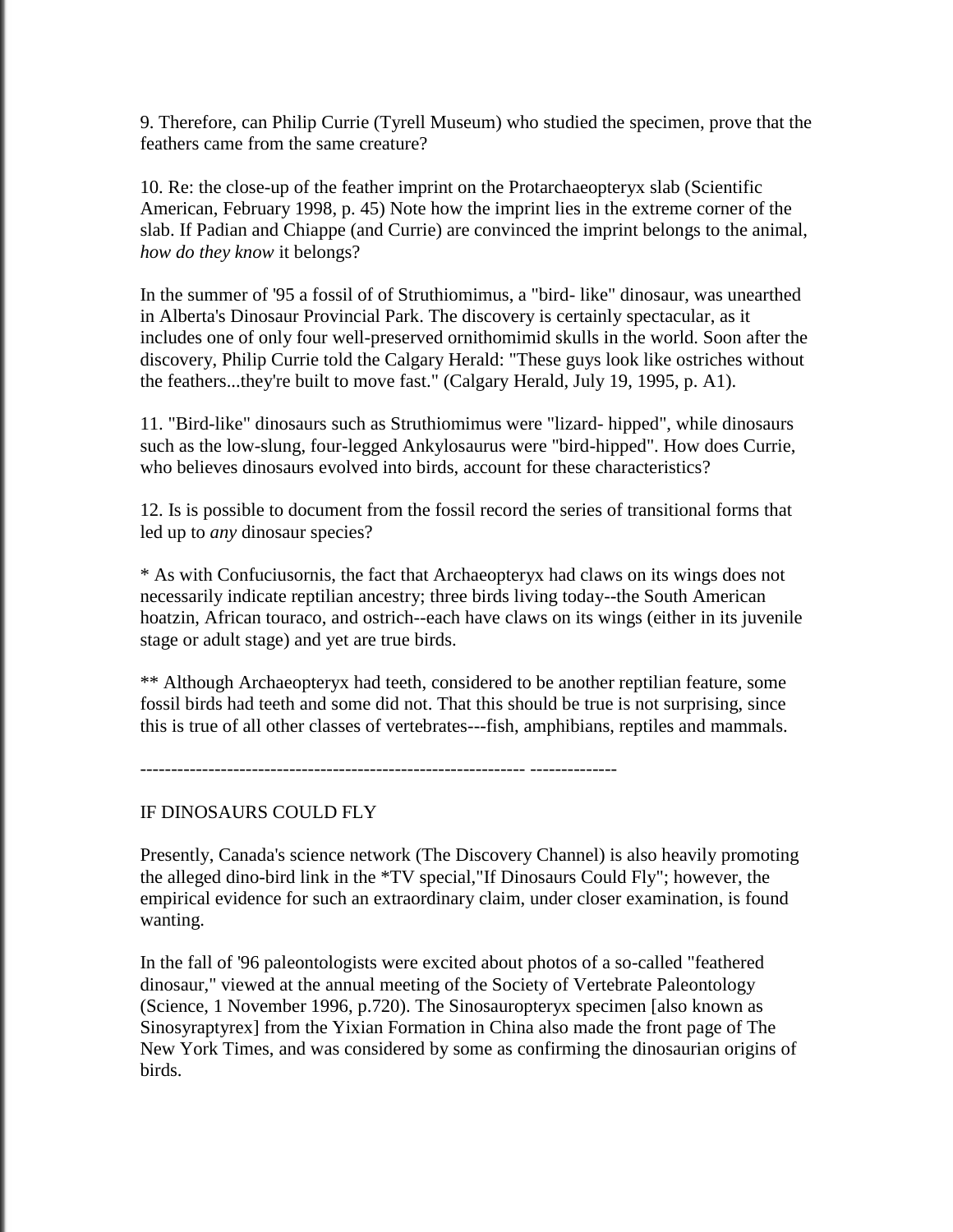>From the current Discovery Channel program guide:

"It's a feathered fossil called Sinosyraptyrex and it supports the theory of many experts that birds evolved from dinosaurs....The new Chinese dinosaur fossil with feathers is the first of its kind to be found and may represent the elusive intermediate stage between birds and dinosaurs. In other words, perhaps the best example of Darwin's missing link yet."

(Jan-Feb-Mar 1998 program guide, pp. 12-13)

Notice how the Discovery writer states as FACT that the fossil has feathers.

Philip Currie "conservatively calls them 'protofeathers' because they weren't fully developed", the article continues. In other reports Currie has said these fibers may be hollow and made of the same kind of keratin as feathers.

Jill Offman, the producer of the TV special, is also convinced the fossil has feathers. On January 17 Offman said in an interview on the program, Discovery Connection:

"...but there was an openness of spirit among the people whom we visited and they were absolutely willing to share with us every level of this debate-so it wasn't just about how old was the fossil and how old were the feathers, and I thought they wouldn't allow us to do that."

Last June 6 Currie and fellow paleontologist John Ostrom appeared on Calgary radio station CHQR with host Dave Taylor:

Taylor: The other question I wanted to ask is, you used the term, when we were talking about dinosaurs, possibly evolving into birds, and what's being found in China, you used the term "protofeather".

Ostrom: We aren't sure what the fibers preserved in the specimens that we saw. They were fine-grained fibers.

Taylor: They look like feather-fibers?

Ostrom: Well, we don't know.They do not have the shapes that we would expect and we don't know what the chemistry is.That remains for the Chinese experts to explore.

Taylor: But the suspicion is ...

Ostrom: They may be protofeathers. They may be protofeathers.

Taylor: What do you need to find to determine once and for all that birds evolved into [from] dinosaurs? What's the "missing link"?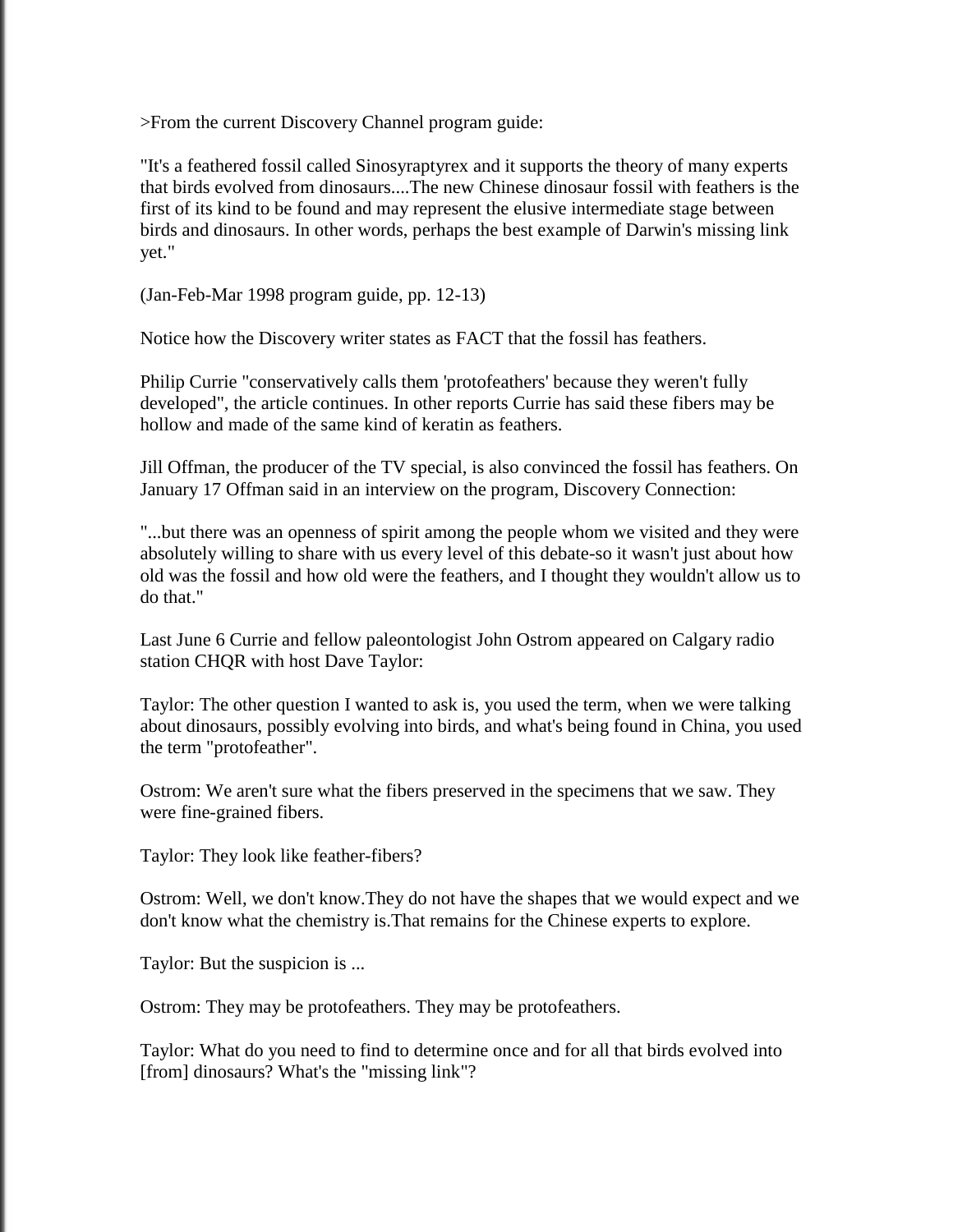Currie: I don't think there is a missing link, personally, anymore. I think that the amount of evidence that's been amassed in the last twenty years, mostly as a result of work started by John, although the original idea does go back more than a century, but certainly the modern work on the origin of birds, and how it relates to dinosaurs, specifically the meateating dinosaurs, is such a well-founded theory right now, sometimes it just mystifies me that there's any controversy at all.

Despite the Discovery Channel's media hype, the case for Sinosyraptyrex having "feathers" or "protofeathers" is growing weaker, not stronger, as time goes by:

\* The Science News article "Paleontologists deplume feathery dinosaur" (5/3/97, p.271) includes the statement: "An international team of researchers that examined the Chinese fossil now concludes that the fibrous structures are not feathers."

\* At last November's vertebrate paleontology meeting in Chicago the verdict was a bit different:The structures are not modern feathers, said the Western paleontologists who have seen the specimens.

\* Noting the outline of the dinosaur skin is hard to discern in the fossilized stone, paleontologist Larry Martin (Kansas University) believes the structures are merely frayed collagenous fibers beneath the skin-and have nothing to do with birds.

\* According to Alan Feduccia, chairman of the biology department at the University of North Carolina, "The dinosaurian origin of birds is based on sloppy science." (World Magazine, Nov. 22). Feduccia has seen photographs of Sinosyraptyrex and argues that its feather-like structures were merely a fibrous frill similar to that seen in modern lizards such as the iguana.

[Currie counters by saying his examination found that the skull of Sinosyraptyrex is actually rotated, so the supposed frill doesn't run down the middle of the animal's head and back. Currie also says the same feather-like structures are present around the hip, ribs, legs and side of the skull. "So it's not a frill," he contends.("Fossils bolster notion birds came from dinosaurs", Calgary Herald, January 24, 1998, B6)]

Feduccia thinks Currie is seeing things. He says on the Discovery Channel program:

"It's a delusional fantasy by which one can vicariously study dinosaurs at the back-yard bird feeder, and it's led to fantasizing about structures on dinosaurs and the presence of feathers. But there's absolutely no evidence for any feather structure on any dinosaur."

Regarding Protarchaeopteryx, Feduccia comments:

"I've seen pictures of Protarchaeopteryx, but the Protarchaeopteryx specimens that I have seen look more like roadkill than anything else."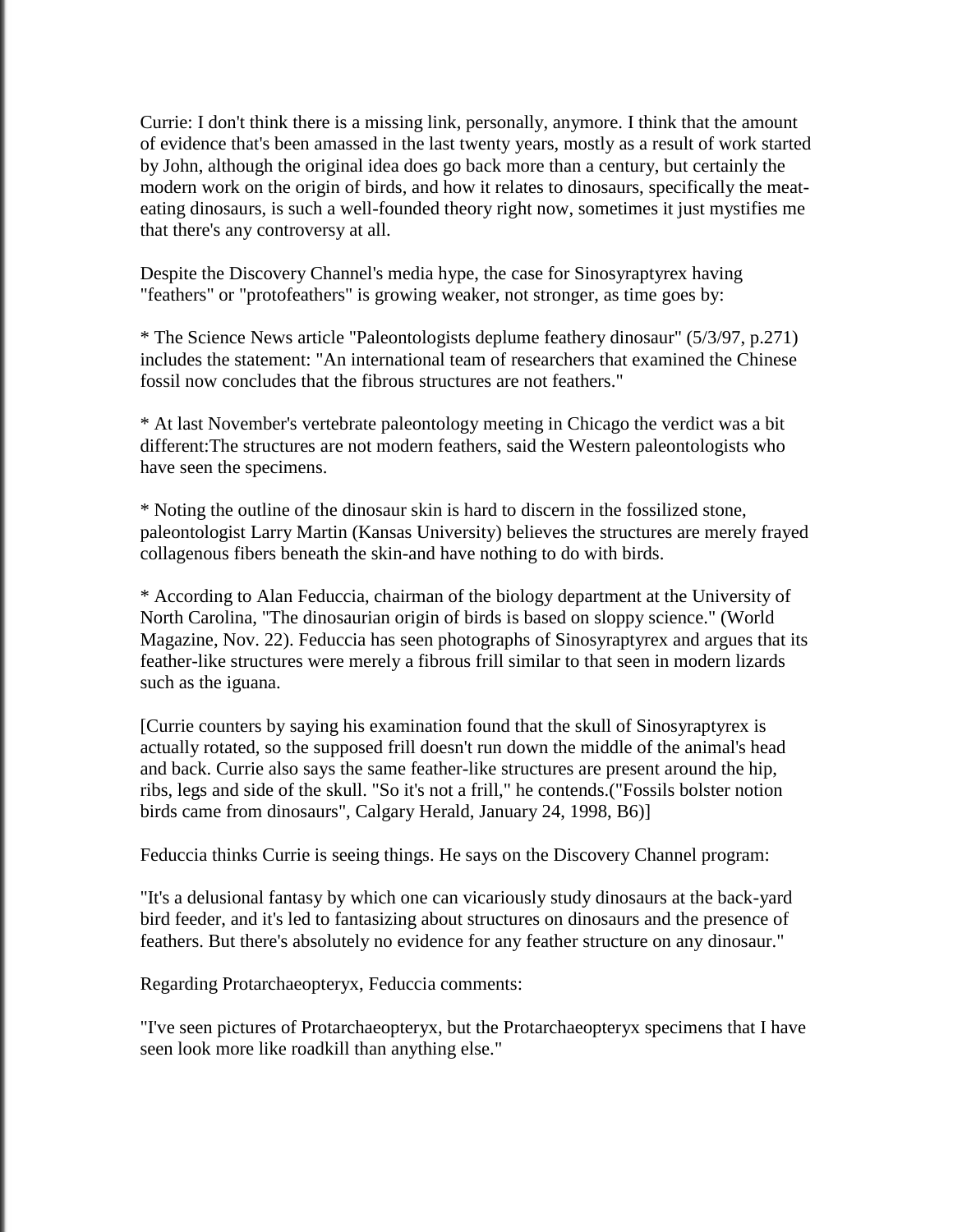\* Zoologist John Ruben (Oregon State University) dissected a sea snake's tail to show that such fibers can indeed look feathery.

## FURTHER TESTING NEEDED

Measuring the width of the fibers under a scanning electron microscope or testing whether they're made of collagen or keratin could resolve the debate, and according to Currie, some of these tests are now under way. One possibility is that the structures were a dermal (internal to the skin) collagen structure used to maintain body shape.

Feather proteins (phi-keratins) are biochemically different from skin and scale proteins (alpha-keratins). Noted ornithologist Alan Brush concludes:

"At the morphological level feathers are traditionally considered homologous with reptilian scales. However, in development, morphogenesis, gene structure, protein shape and sequence, and filament formation and structure, feathers are different." (A.H. Brush, "On the origin of feathers," Journal of Evolutionary Biology 9:131-142, 1996.)

In December the Calgary Herald reported that China had chosen Currie over researchers from Harvard University and the American Academy of Natural Sciences to study the fossils.("Alberta man gets dinosaur job", Calgary Herald, December 12, 1997, p. B1, B2)

I'm sure Currie's selection by Chinese officials had absolutely nothing to do with the fact that he is outspokenly "pro-feather"(or more accurately, "pro- protofeather"); a determination that the dinosaur had "protofeathers" would certainly be a feather in China's cap.

Nah. That would mean science has been politicized, and we all know THAT never happens.

Remember, the coolest thing about being an evolutionist is you don't have to make any distinction between fact and wild speculation.

\* "If Dinosaurs Could Fly" was first broadcast January 18, and will be rebroadcast February 27 (10 pm), and February 28 (2 am) on Canada's Discovery Channel [<http://www.exn.net/>](http://www.exn.net/). All times Eastern.

David Buckna is a public school teacher and co- author of the web article, "Should evolution be immune from critical analysis in the science classroom?" [<http://www.icr.org/index.php?module=articles&action=print&ID=411>](http://www.icr.org/index.php?module=articles&action=print&ID=411) and "Cool things about being an evolutionist" [<http://www.geocities.com/Athens/Delphi/4881/topten.html>](http://www.geocities.com/Athens/Delphi/4881/topten.html)

Related web articles

"If Dinosaurs Could Fly"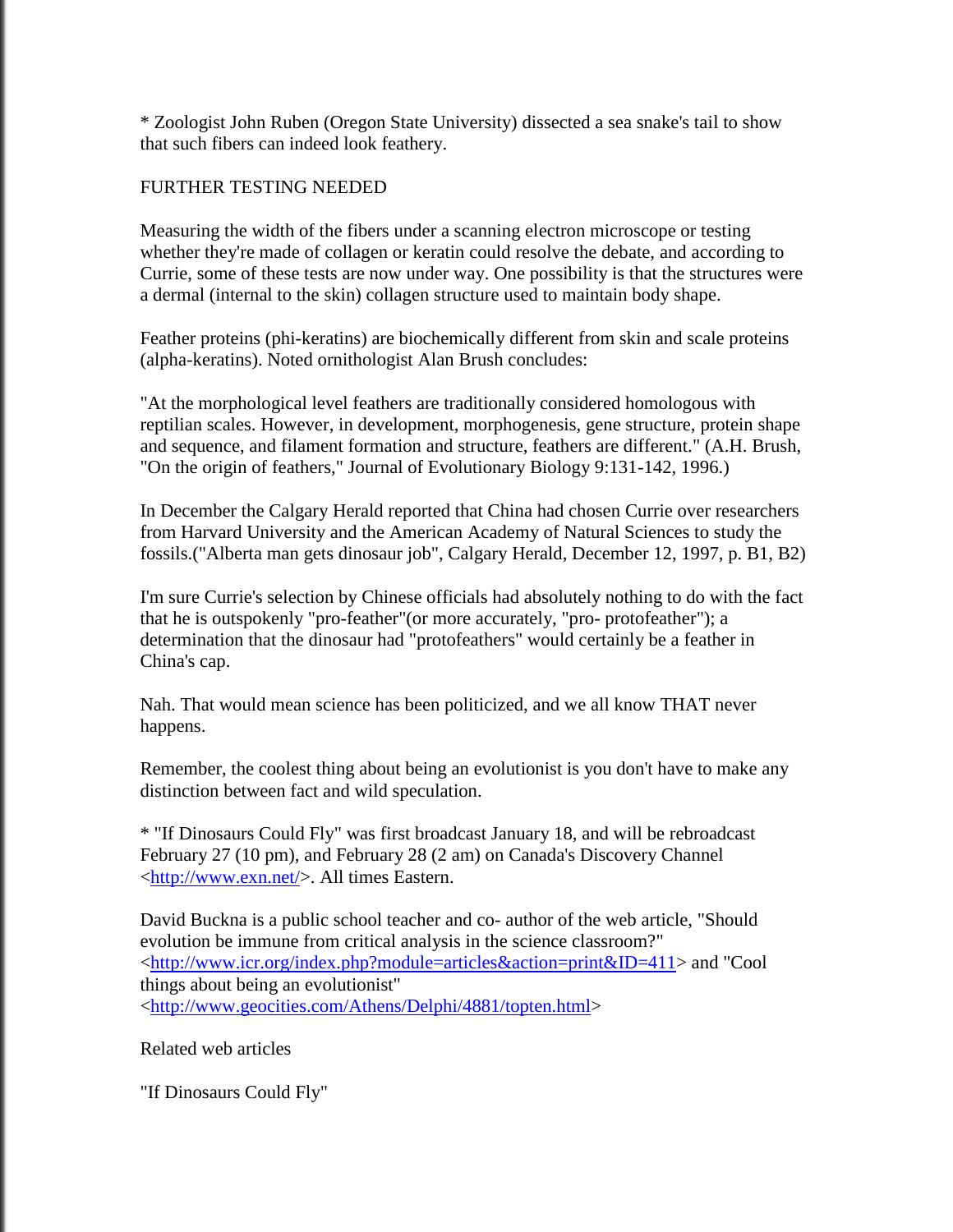[http://www.exn.net/on air/dinofly.cfm](http://www.exn.net/onair/dinofly.cfm)

Were dinosaurs warm-blooded, feathered, or what?

<http://www.exn.net/news/0.cfm?ThisStory=19980108-03>

Tyrell Museum

[http://tyrrell .magtech.ab.ca/feathered.html](http://tyrrell.magtech.ab.ca/feathered.html)

Sinosauropteryx findings announced

[http:/ /www.dinosauria.com/jdp/archie/protosino.html](http://www.dinosauria.com/jdp/archie/protosino.html)

Alan Feduccia

[http:/ /www.unc.edu/depts/biology/feduccia/main.html](http://www.unc.edu/depts/biology/feduccia/main.html)

John A. Ruben

http:// [www.orst.edu/dept/zoology/people/rubenj.htm](http://www.orst.edu/dept/zoology/people/rubenj.htm)

[http://www.orst.edu/dept/science-](http://www.orst.edu/dept/science-record/dinos.html) record/dinos.html

Kevin Padian

[http://ib.ber keley.edu/faculty/Padian,K.html](http://ib.berkeley.edu/faculty/Padian,K.html)

KU researcher travels to China to test dinosaur theory

[http://www.urc.ukans.edu/News/Oread97/OreadApril4/pag e4/dinosaur.html](http://www.urc.ukans.edu/News/Oread97/OreadApril4/page4/dinosaur.html)

Dinosaurs probably weren't ancestors of modern birds

<http://www.urc.ukans.edu/News/96N/NovNews/Nov15/prebird.html>

What came first - [the dinosaur or the bird?](http://www.urc.ukans.edu/News/96N/NovNews/Nov15/prebird.html) 

<http://www.exn.net/news/0.cfm?ThisStory=19961115-03>

Bones of Contention

[http://www.acnatsc i.org/news/china.html](http://www.acnatsci.org/news/china.html)

China unveils first bird's feathered cousin